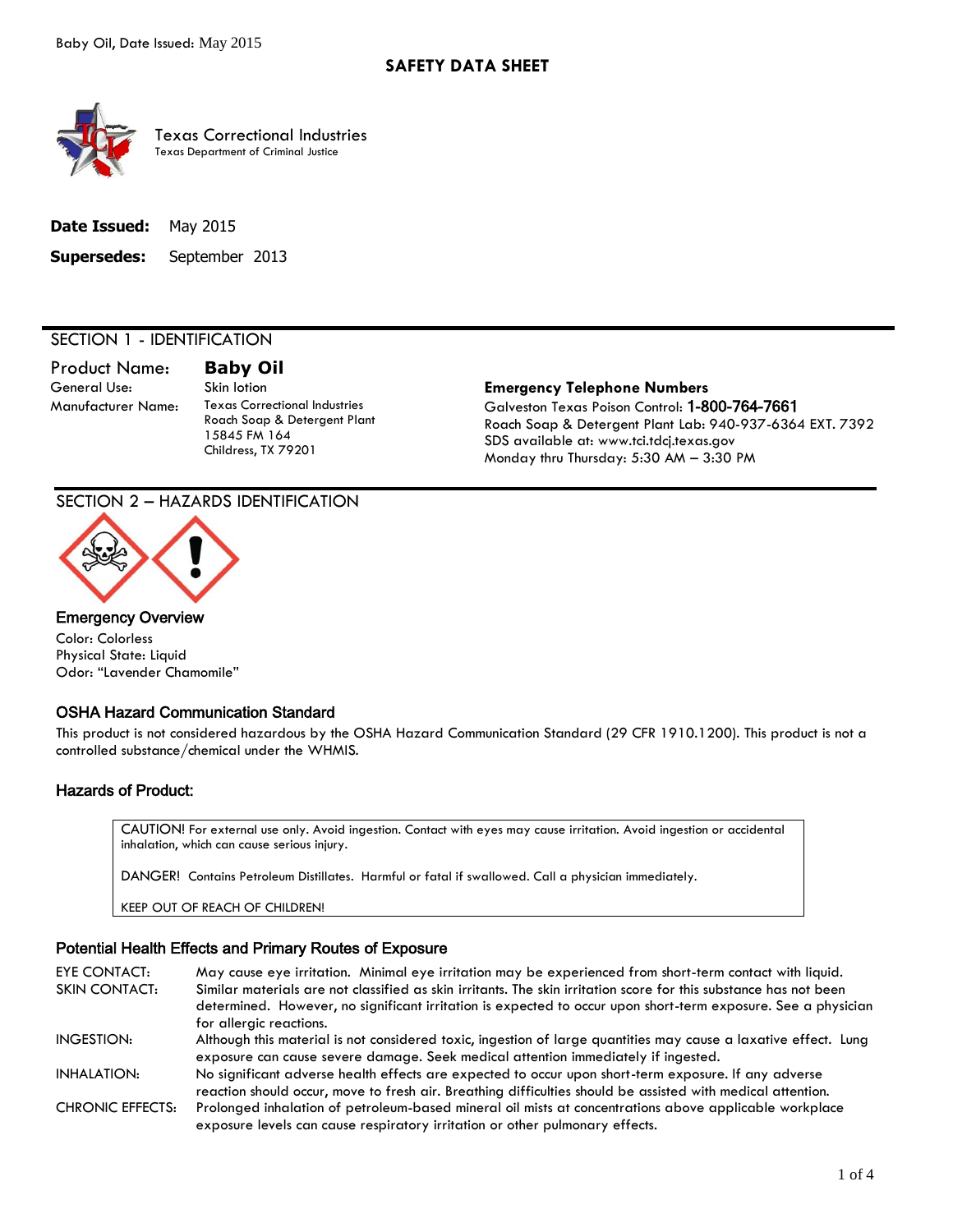OTHER HEALTH EFFECTS: No carcinogenic, mutagenic or teratogenic effects are known. No effects of chronic exposure or target organ effects are known. No exposure limits have been established for the product.

# SECTION 3 – COMPOSITION INFORMATION

The ingredients in this product at their current concentrations are not considered hazardous to your health for external use.

| Component                      | CAS#       | % Concentration | Exposure Limits |
|--------------------------------|------------|-----------------|-----------------|
|                                |            |                 |                 |
| White oil (mineral oil)        | 8042-47-5  | >99             | N/A             |
| D-Alpha Tocopherol (vitamin E) | 68585-34-2 |                 | N/A             |

# SECTION 4 – FIRST-AID MEASURES

| EYE CONTACT:  | Immediately flush eyes with plenty of cool water for at least 15 minutes. Seek medical attention.           |
|---------------|-------------------------------------------------------------------------------------------------------------|
| SKIN CONTACT: | Wash affected area with soap and water.                                                                     |
| INGESTION:    | Do not induce vomiting. Never give anything by mouth if victim is unconscious or having convulsions. Call a |
|               | physician or the poison control center immediately. Do not leave the individual unattended.                 |
| INHALATION:   | Inhalation of oil vapors is not expected; over-exposed individuals should move to fresh air.                |

### SECTION 5 – FIRE FIGHTING MEASURES

Extinguishing Media: To extinguish combustible residues of this product use water fog, carbon dioxide, dry chemical, or foam.

Special Fire Fighting Procedures: Use water spray, dry chemical, foam or carbon dioxide. Use water to keep fire-exposed containers cool. If a spill or leak has not ignited, use water spray to disperse the vapors. Water spray may be used to flush spills away from fire and to dilute spills to nonflammable mixtures.

Unusual Fire or Explosion Hazards: Use only procedures that you have been trained on. Firefighters should wear self-contained breathing apparatus in the positive pressure mode with a full-face piece when there is a possibility of exposure to smoke, fumes, or hazardous decomposition products.

Hazardous Combustion Products: Carbon dioxide, carbon monoxide, oxides of nitrogen and smoke.

## SECTION 6 – ACCIDENTAL RELEASE MEASURES

Steps to take in case of a spill or leak: Take appropriate safe measures to prevent any further release of the material. Walking through the spill will present a slipping hazard. Add dry non-combustible material or absorbent pads to absorb spill and place into waste containers for appropriate disposal. Isolate spills and prevent their entry into waterways, outfalls, or sewers. This product will float on water. Use recommended protective equipment, pick up bulk of spill, and containerize for recovery or disposal. Comply with all laws and local/State regulations

## SECTION 7 – HANDLING AND STORAGE

**Handling** Do not put into your eyes. Do not swallow. Use with adequate ventilation. Storage Avoid extreme temperatures. Keep container closed.

## SECTION 8 – EXPOSURE CONTROLS/PERSONAL PROTECTION

#### Personal Protection

EYE PROTECTION: Use safety glasses with side shields or chemical goggles if the chance of splashing into your eyes is possible. SKIN PROTECTION: N/A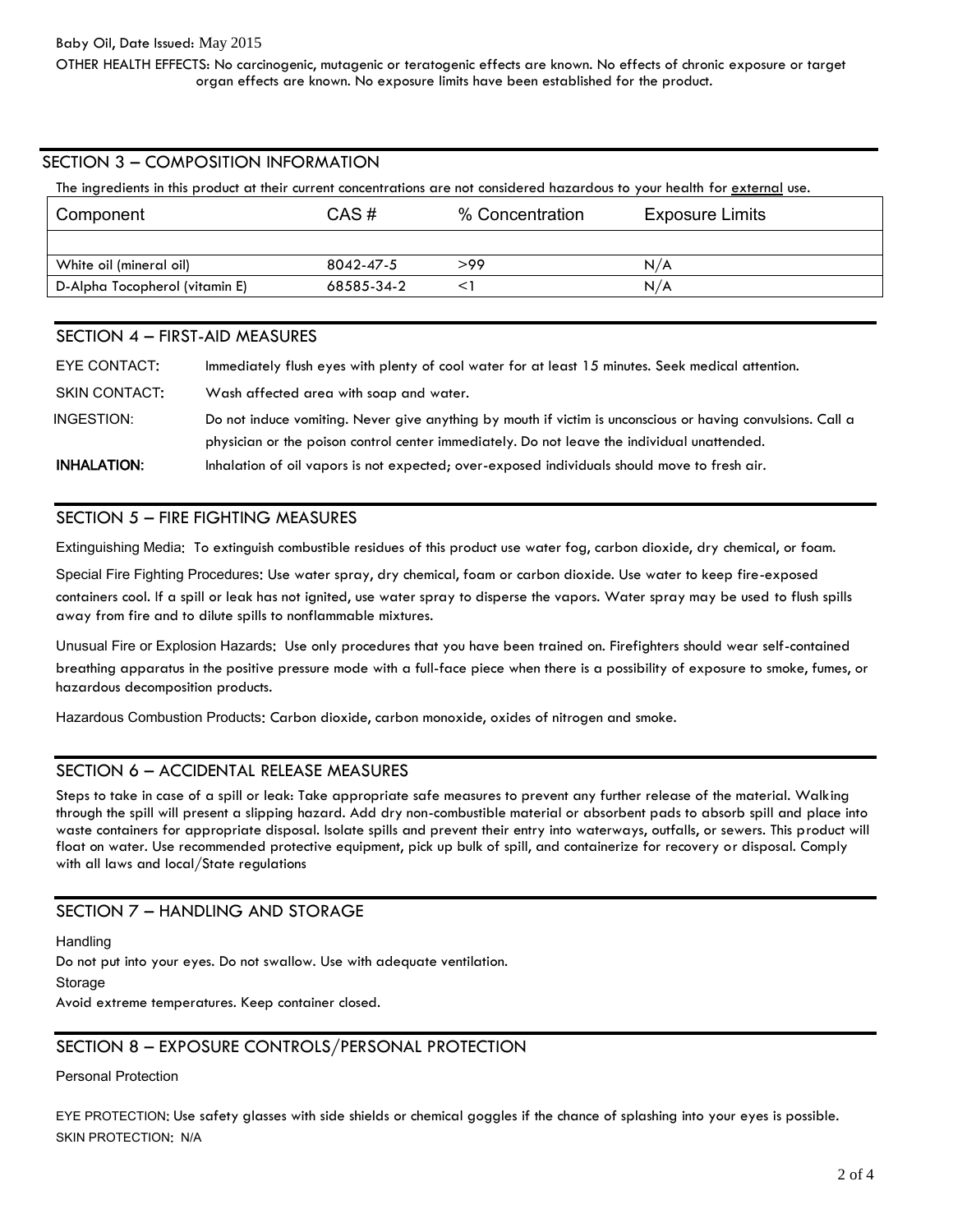# SECTION 9 – PHYSICAL AND CHEMICAL PROPERTIES

| PHYSICAL STATE:           | Liquid-oil                             |
|---------------------------|----------------------------------------|
| APPEARANCE:               | Clear                                  |
| ODOR:                     | "Lavender Chamomile"                   |
| PH:                       | Not applicable                         |
| <b>BOILING POINT:</b>     | Not available                          |
| <b>SPECIFIC GRAVITY:</b>  | $0.84$ g/ml                            |
| DENSITY:                  | 7.17 lbs/gal                           |
| SOLUBILITY IN WATER:      | Negligible solubility in cold water    |
| <b>FLASH POINT:</b>       | Open Cup: 331°F                        |
| VISCOSITY:                | AP 72 SUS @ 100°F or 13 cStokes @ 40°F |
| <b>AUTOIGNITION TEMP.</b> | Not determined.                        |

# SECTION 10 – STABILITY AND REACTIVITY

| STABILITY:                        | Normally stable                                       |
|-----------------------------------|-------------------------------------------------------|
| HAZARDOUS POLYMERIZATION:         | Not expected to occur                                 |
| INCOMPATIBLE MATERIALS:           | Strong oxidizing agents                               |
| CONDITIONS TO AVOID:              | Keep away from extreme heat, sparks, and open flames. |
| HAZARDOUS DECOMPOSITION PRODUCTS: | Oxides of carbon.                                     |

NOTE: The C### notation refers to principal components based on the amount present in the product which may involve trade secret chemicals. In the event of an accident, notify the Poison Control Center for more information

# SECTION 11 – TOXICOLOGICAL INFORMATION

| C <sub>110</sub>                                                            |                                                                                                                     |
|-----------------------------------------------------------------------------|---------------------------------------------------------------------------------------------------------------------|
| White Mineral Oil<br>ORAL (LD50)<br>DERMAL (LD50)                           | Acute: $>5000$ mg/kg (Rat)<br>Acute: $>$ 2000 mg/kg (Rabbit)                                                        |
| Modified Ames Assay:<br>In-Vitro Lymphoma Assay:                            | Negative (Salmonella typhimurium)<br>Negative or no toxicity (Mouse)                                                |
| <b>Acute Toxicity</b>                                                       |                                                                                                                     |
| <b>Eye Contact</b><br>Ingestion<br><b>Skin Contact</b><br><b>Inhalation</b> | May cause eye irritation<br>Harmful or fatal if swallowed<br>Not expected to cause skin irritation<br>Not available |
| Sub-Chronic / Chronic Toxicity                                              |                                                                                                                     |
|                                                                             | No repeat dose data available.                                                                                      |
| Specific Affects                                                            | None available                                                                                                      |
| Genotoxic Affects                                                           | None available                                                                                                      |

This product is not known to contain any components above 0.1%, which are considered carcinogenic by OSHA IARC or NTP. This product is not known to be mutagenic.